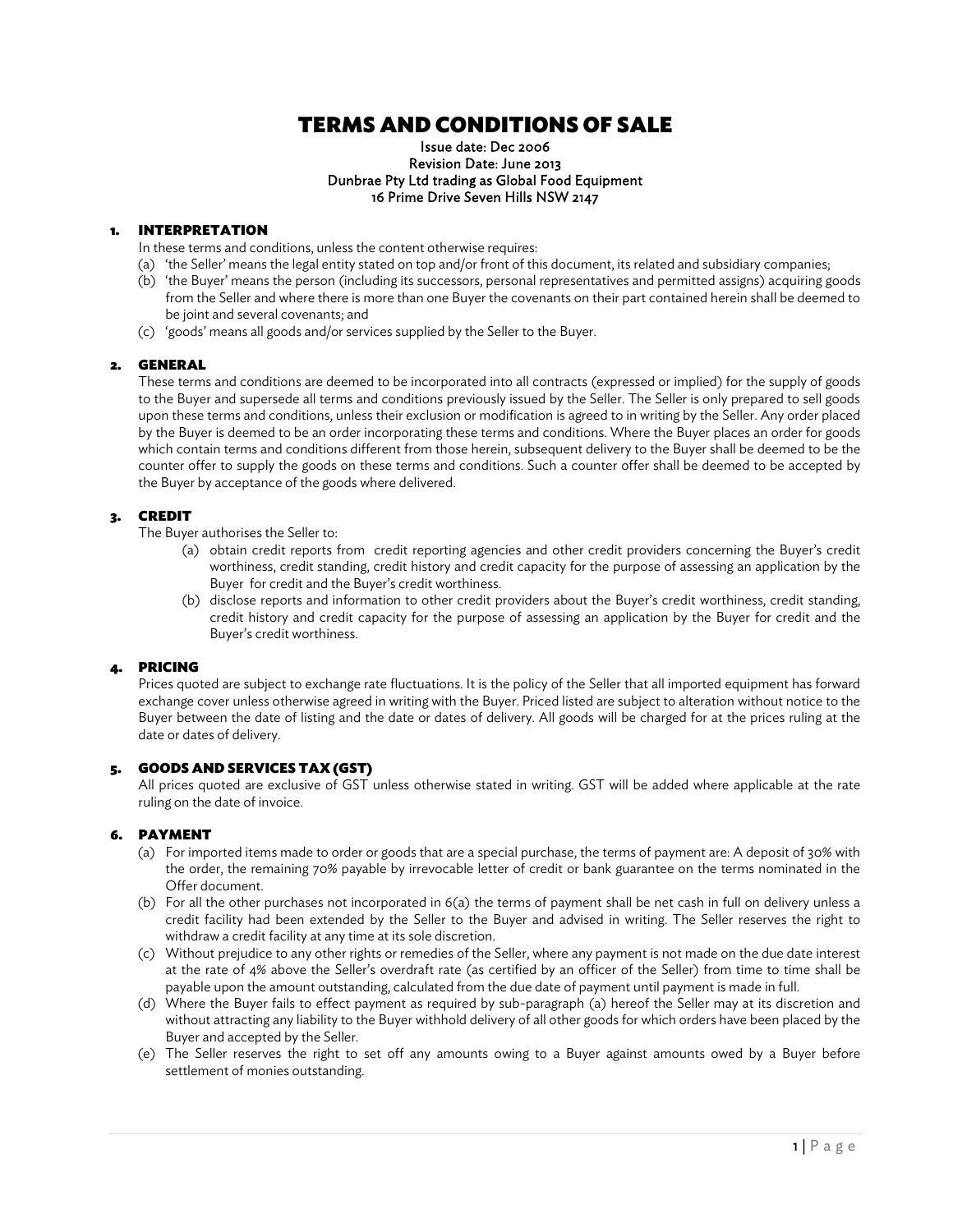# 7. QUOTATIONS AND ORDER ACCEPTANCE

- (a) Every quotation may be withdrawn or changed at any time until such time the Buyer's order is received and accepted by the Seller. Quotations provided by the Seller are to be construed as an invitation to treat and not as an offer to sell the goods the subject of the quotation by the Seller.
- (b) Unless previously withdrawn by the Seller, a quotation will be deemed to have lapsed 30 days after the date of issue. Orders are subject to written acceptance by the Seller.

# 8. DELIVERY

- (a) Any times given for delivery are an estimate and for guidance only. The Buyer shall not be relieved of any obligation to accept or pay for the goods by reason of any delay in delivery.
- (b) The Buyer shall not be entitled to terminate the contract in the event of any kind whatsoever and, to maximum extent permitted by law, the Seller shall not be liable in any way whatsoever for or in respect of any loss or damage howsoever arising out of or in connection with limitation or in relation to any failure to deliver or delay in delivery arising from any circumstances of whatsoever nature including, without limitation, delay by alterations to the contract or specifications of the goods or any other act of default on the part of the Buyer of by fire, food, earthquake, storm, tempest, or other natural phenomenon, acts of riot, civil commotion, or any accident or failure or inability to obtain licences or any order direction or any local, state of federal government or governmental authority or instrumentality.
- (c) If the Seller determines that it is or may be unable to complete its obligations within a reasonable time or at all, the contract may be terminated by the Seller. In the event of termination, the Buyer shall have no claim against the Seller for any damage, loss, cost or expenses whatsoever.
- (d) The goods will be delivered Free-on-Truck at the Seller's store and the costs for delivery beyond this point shall be to the Buyer's account unless otherwise agreed in writing. Where the Buyer requests that the Seller arranges such delivery, the Seller shall select the route and the means of delivery. Delivery shall be made only to ground floor or kerbside areas with an appropriate access and the Buyer shall ensure that appropriate equipment is available for offloading the goods from the transport vehicle.
- (e) The Seller reserves the right to deliver by instalments and each instalment shall be deemed to be sold under a separate contract. Failure of the Seller to deliver any instalment shall not entitle the Buyer to cancel the balance or the order. If the Buyer is in default in respect of any instalments, the Seller may elect to treat the default as a breach of contract relating to each other instalment.

# 9. TITLE

- (a) Title to the goods shall not pass to the Buyer and the goods shall remain the property of the Seller until such times as the invoice amount thereof and all other sums due from the Buyer to the Seller have been paid in full.
- (b) From the time of delivery and pending payment the Buyer shall hold the goods as the bailee of the Seller
- (c) Notwithstanding any non payment by the Buyer of the invoice amount for the goods the title therein shall pass to the Buyer:
	- i. where the Seller advises the Buyer in writing that Title has passes or
	- ii. where a Summons Writ or other proceedings are issued or instituted by the Seller for recovery of the invoice amount or any part of the invoiced amount or any part of the invoiced amount for the goods.
- (d) If the Buyer shall fail to pay for the goods in full prior to the due date or if the buyer before then becomes bankrupt or commits any act of bankruptcy or compound with its creditors or have judgment entered against if in any Court or go into liquidation whether voluntary or otherwise or have a Receiver or Manager appointed or given any security over its stock or plant, the Seller is irrevocably authorized at any time thereafter to enter upon any premises where the goods are situated and to take possession of and remove same and use the Buyer's name and to act on his behalf in exercising such rights.
- (e) Subject to Clause 9 (a) the Buyer shall be entitled to sell the goods in the ordinary course of its business. In the event that the Buyer uses the goods in some manufacturing or construction process of its own or some third party or on-sells the product, the Buyer shall hold such proceeds of such manufacturing or sale in trust for Seller. Such part or shall be deemed to equal in the dollar terms the amount owing by the Buyer to the Seller at the time of the receipt of such proceeds. The Buyer shall not remove or cover any identifying mark and shall not affix any identifying mark until the payment for the goods has been made in full.
- (f) The Buyer's right to sell the goods in the ordinary course of its business:
	- i. may be revoked at any time by the Seller giving notice to that effect if the Buyer is in default for longer than seven days in the payment of any sum whatsoever due to the supplier.
	- ii. shall automatically cease if a receiver, controller, liquidator or administrator is appointed to the assets, undertaking or property of the Buyer or a winding up order against the Buyer is made or petitioned, or any petition or order in bankruptcy against the Buyer is present or make, or the Buyer goes into voluntary liquidation or calls a meeting or makes arrangements or compositions with its creditors.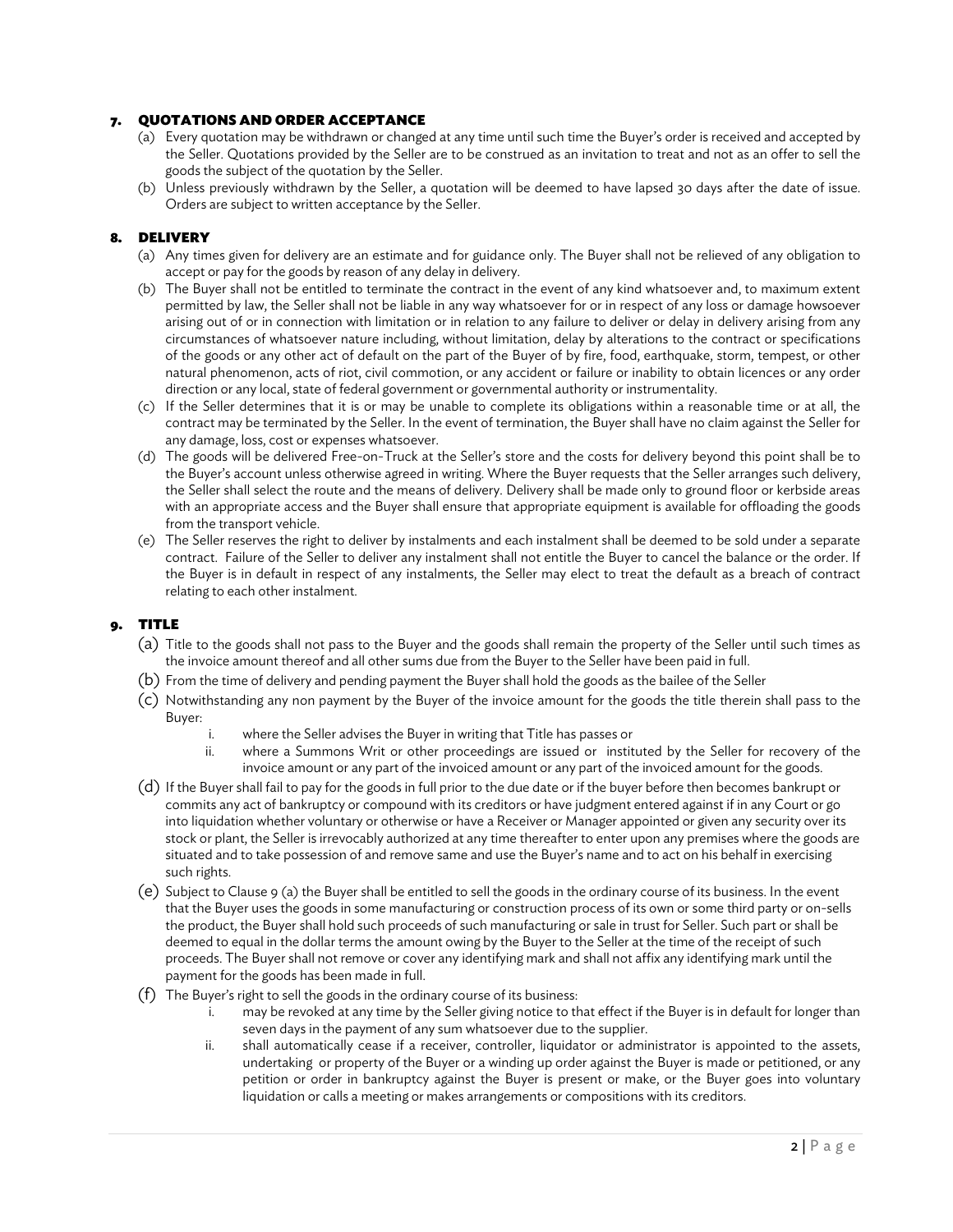# 10. CANCELLATIONS & RETURNS

- (a) Returns
- 1) No Goods listed in the Seller's price list will be accepted for return by the Seller unless a prior request (which may be accepted or refused by the Seller in its sole and absolute discretion) is made and an approval number given by the Seller. A fee of 20% of the price of the relevant goods will be charged upon the return of the goods. All costs for the repackaging, transport and repair of returned goods shall be borne by the Buyer.
- 2) No goods will be accepted for return where the goods are not listed in the Seller's price list.
- (b) Cancellations
	- 1) In the case of goods listed in the Seller's price list, a fee of 20% of the agreed selling price of the relevant goods will be charged to the Buyer upon cancellation of any order.
	- In the case of goods not listed in the Seller's price list, upon cancellation of an order, a fee equal to 150% of the cost incurred and expected to be incurred by the Seller in relation to the goods shall be charged to the Buyer.

## 11. TECHNICAL SPECIFICATIONS & DESCRIPTIONS

All specifications, drawings and particulars of weights and dimensions submitted by the Seller shall be regarded as approximate only. Descriptions and illustrations contained in catalogues, price lists and other written material shall be treated as merely presenting a general idea of the goods described therein and shall not form part of any contract. The Seller may alter the specifications without notice. Any description of the goods is given by way of identification only and the use of such description shall not constitute the contract a sale by description.

## 12. FITNESS FOR PURPOSE

The Buyer acknowledges that neither the Seller nor any person purporting to act on its behalf made any representation or given any promise or undertaking which is not expressly set out in writing whether as to the fitness of the goods for any particular purpose or any other matter. The Buyer acknowledges that without relying upon the skill judgment of the Seller or any person purporting to act on behalf of the Seller, it has determined that the goods being acquired shall be fit for its purposes. Any description of the goods is for identification only and shall not constitute a contract for supply of the goods by description. The Buyer is responsible for ensuring that the goods are not used for any purpose for which they are not suitable.

## 13. STATUTORY RIGHTS OF THE BUYER

- (a) These terms and conditions shall not exclude, limit, restrict or modify the rights, entitlements and remedies conferred upon the Buyer or the liabilities imposed upon the Seller by any condition or warranty implied by any Commonwealth State or Territory Act rendering void or prohibiting such exclusion, limitation, restriction or modification. Except in so far as any such rights entitlements, remedies and liabilities cannot be excluded or limited, all warranties and conditions in relation to the goods whether expressed or implied by statute, common law or trade custom or usage or otherwise are hereby expressly excluded.
- (b) To the maximum extent permitted by law, the Seller's liability to the Buyer in connection with the goods is strictly limited to the provisions of these conditions of sale and any liability on the Seller's part or on the part of its servants or agents for damages for or in respect of any claim arising out of or in connection with the relationship established by the contract or any conduct under it, other than liability which is totally excluded by any other provision or provisions of the contract shall not in any event (and whether or not such liability results from or involves negligence) exceed \$100.

#### 14. IMPLIED TERMS

- (a) All conditions and warranties expressed or implied by statute, the common law, equity, trade, custom or usage or otherwise howsoever are hereby expressly excluded to the maximum extent permitted by law. The United Nations Convention on Contracts for the International Sale of Goods, a copy of which is set out in schedule 1 of the Sale of Goods (Vienna Convention) Act 1987 shall not apply to the sales of the goods by the Seller to the Buyer.
- (b) Where permitted, the liability of the Seller for breach of a condition or warranty that cannot be excluded is limited at the option of the Seller to replacement or repair of the relevant goods or supply of equivalent goods or the cost of replacing or repairing the relevant goods or of acquiring such equivalent goods.

#### 15. RISK

- (a) Rick of loss or damage in the goods shall pass to the Buyer upon delivery of the goods to the Buyer or the agent of the Buyer or to carrier commissioned by the Buyer or by the Seller.
- (b) The Buyer shall, at his/her expense, insure the goods in its name and the name of the Seller against any such loss or damage to, or loss of, the goods for their full replacement value and keep them so insured until the goods are paid for in full.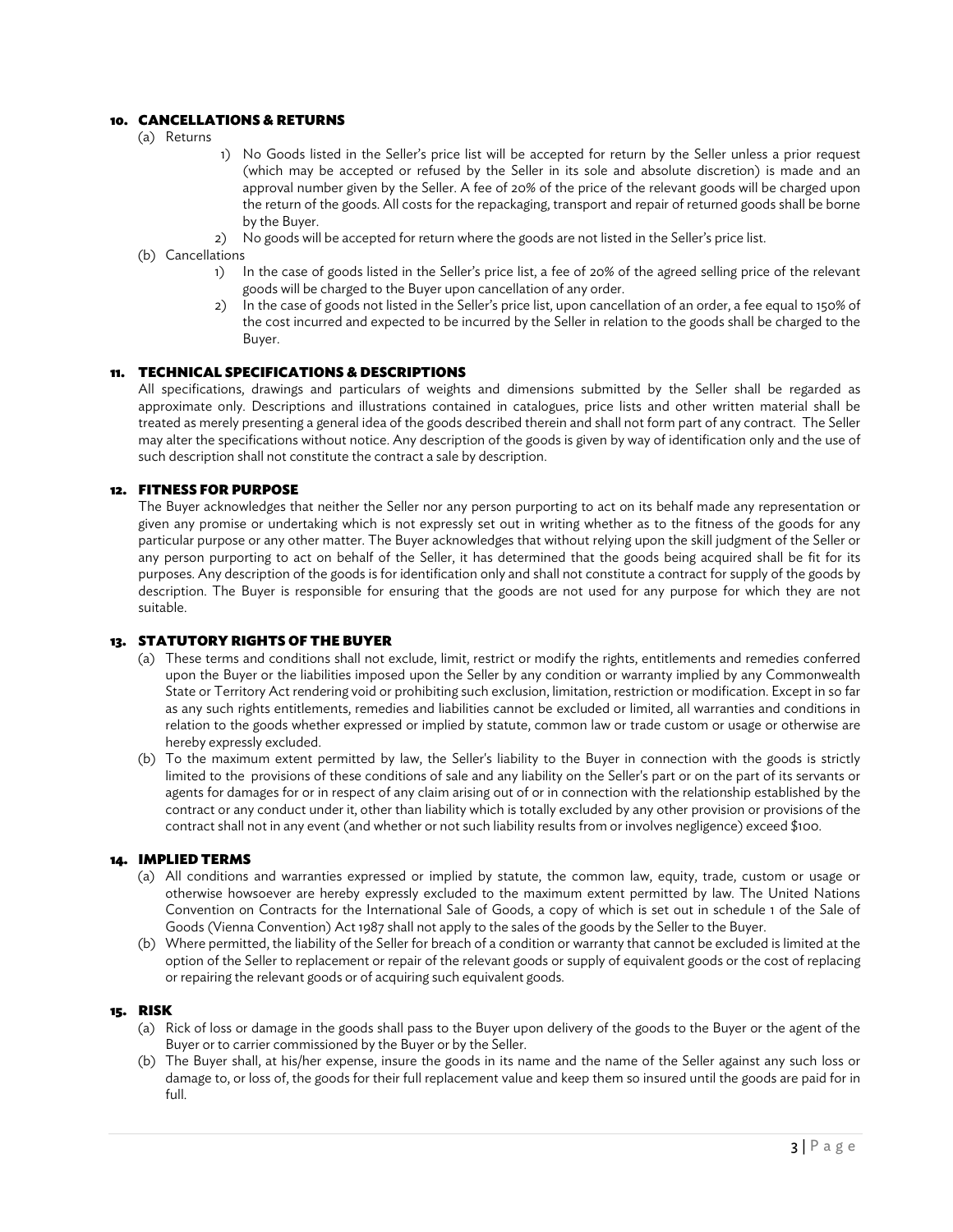# 16. RETENTION OF TITLE AND PPSA

- (a) In this Clause 16, the following definitions apply :-
	- (i) "Excluded Interest" any mortgage, charge or other encumbrance over real property or personal property (tangible or intangible) that is not a Security Interest, including non-consensual liens and mortgages over real property.
	- (ii) "PPSA" means the Personal Property Securities Act 2009 (Cth);
	- (iii) "PPS Register" means the Personal Property Securities Register;
	- (iv) "Purchase Money Security Interest" has the same meaning as under the PPSA;
	- (v) "Registration Commencement Time" has the same meaning as under the PPSA; and
	- (vi) "Security Interest" has the same meaning as under the PPSA.
- (b) Property in each of the goods, including any legal or equitable interest does not pass to the Purchaser until the full amount due for those goods has been paid to the Company, despite that :-
	- (i) Risk in the goods passes to the Purchaser under Clause 15;
	- (ii) The Company may issue a document to the Purchaser; and
	- (iii) The Purchaser is in possession of the goods.
- (c) Until the full amount due for those goods has been paid to the Company:-
	- (i) The Purchaser must store those goods so as to show clearly that it is the property of the Company; and
	- (ii) The Purchaser must insure the goods for their full insurable value against loss or damage by fire, theft, accident and other such risks;
	- (iii) The Purchaser must, at its expense, take all necessary precautions to keep the goods safe and free from damage by fire, water, accident, vermin or reckless or malicious damage;
	- (iv) The Purchaser is bailee of those goods and must not sell, encumber or allow any security interest, including a lien, to be created over those goods without the prior written agreement of the Company and then only in the ordinary course of business.
- (d) If the Purchaser has not received the proceeds, it assigns to the Company all rights against the person owing the proceeds.
- (e) The Purchaser Irrevocably authorises the Company (at any time if there has been a default, or otherwise during business hours) to enter any premises upon which :-
	- (i) The Company's goods ordered by the Purchaser are stored:-
		- (a) To inspect the goods; and
			- (b) If the Purchaser has breached these Terms and Conditions, to reclaim possession of the goods.
	- (ii) The Purchaser's records relating to the goods are held, to inspect and copy the records.
- (f) Until the Company has received payment for the goods in full, the Purchaser acknowledges that the Company shall have a Purchase Money Security Interest which attaches over such goods and their proceeds and a Security Interest in relation to other amounts owed by the Purchaser to the Company.
- (g) For the Avoidance of doubt, after the Registration Commencement Time, the company may register its Purchase Money Security interest and Security interest on the PPS Register established by the PPSA and, where necessary, amend the registration.
- (h) The purchaser acknowledges that it must sign a document incorporating these Terms and Conditions and if it does not sign such a document it must adopt these Terms and Conditions by conduct.
- (i) The Purchaser must not grant any other person and/or Security Interest in respect of the goods.
- (j) The Purchaser must not allow an Excluded Interest to exist over the goods.
- (k) The Purchaser agrees to do anything (such as obtaining consents, signing and producing documents, producing receipts and getting documents completed and signed) which the Company asks and considers necessary for the purpose of :-
	- (i) Ensuring that the Security Interest created under these Terms and Conditions is enforceable, perfected and otherwise effective; or
	- (ii) Enabling the Company to apply for any registration, or give any notification, in connection with a Security Interest created under these Terms and Conditions so that the Security Interest has the priority required by the Company.

Including anything the Company reasonably asks the Purchaser to do in the connection with the PPSA.

- (l) To the extent permitted by law, if the PPSA is applied, the Purchaser irrevocably waives any rights the Purchaser may have to :-
	- (i) Receive notices or statements under Sections 95, 121(4), 125, 130, 132(3)(d), 132(4) and 135 of the PPSA;
	- (ii) Redeem the goods under Section 142 of the PPSA;
	- (iii) Reinstate these Terms and Conditions under Section 143 of the PPSA; and
	- (iv) Receive a certification statement (as defined in the PPSA).
- (m) If the Purchaser fails to make full payment for any goods supplied by the Company, the Company is entitled to possession of those goods and may recover and sell those goods. The Purchaser must place those goods at the disposal of the Company and the Company is entitled to enter upon any premises of the Purchaser and remove those goods.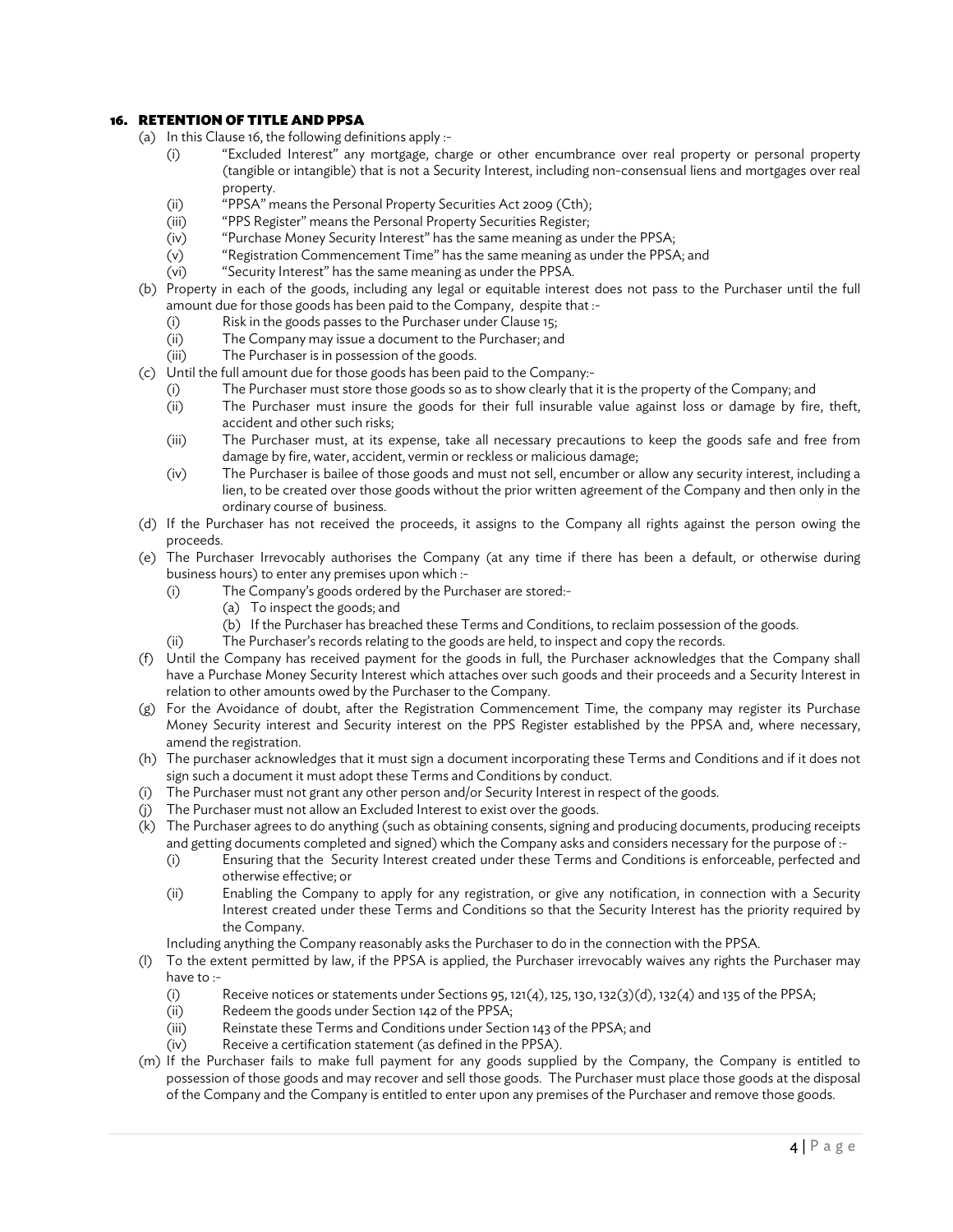# 17. INDIRECT LOSS

- (a) So far as the law permits, the Seller shall be under no liability to the Buyer for any loss or damage to persons or property, or loss of property, for the death or injury caused by or arising out of on in connection with any act, matter, or thing (including negligent acts or omissions) done, omitted or permitted to be done by the Seller, its servants or agents.
- (b) So far as the law permits, the Seller shall not be liable to the Buyer in any way whatsoever for any indirect or consequential loss, loss of profit or any other economic loss including, without limitation, any loss by reason of delay, defective or faulty materials or, workmanship, negligence or any act, matter of thing done, permitted or omitted to be done by the Seller.

## 18. WARRANTY

- (a) Except for any express warranty given by it, the Seller excludes all conditions, warranties and terms implied by statute, general law or custom, except any implied condition or warranty the exclusion of which would contravene any statute or cause this clause to be void ("Non–excludable Condition").
- (b) The Seller accepts no liability for any loss or damage direct or indirect of or to any person or property arising from the installation or operation of goods including consequential loss or damage arising from any circumstances whatsoever, except under a Non-excludable Condition.
- (c) Subject to Clause 17(b) and 17(c) the Seller undertakes to repair, place or supply (at the Sellers option) all goods and components thereof supplied by it which the Seller in its sole and absolute discretion deems to be defective in materials or workmanship under proper, normal and recommended conditions of use and maintenance. This undertaking unless otherwise confirmed in writing by the Seller covers the provision of labor and parts for 12 months from the date of commissioning of goods by the Seller's authorised representative or alternatively 30 days after dispatch of the goods from the Seller's store, whichever of these shall occur first. If the goods are not installed in accordance with the manufacture's written instructions, the Seller may at its sole discretion render the warranty partially or wholly invalid.
- (d) Defective replacement spare parts will be repaired or re-supplied for a period of three (3) months of delivery. This undertaking applies only to state capitals and major provincial towns. Remote areas are not covered by this commitment and special enquiries should be made.
- (e) The Seller's undertaking in paragraph 17(c) does not extend to goods and components thereof manufactured either entirely or substantially of glass or similar substances, light globes, infared or quartz tubes and electrical controls or elements, neither is it extended to include consumable items such as oils , lubricants, cleaning materials and accessory tools.
- (f) The Seller's undertaking in paragraph 17 (c) does not extend to include the repair of damage nor to adjustments to equipment as a result of external influences including but not limited to lightning strikes, electrical distributers, water supply disturbances and drainage faults.
- (g) Training of operators is normally conducted during commissioning of the equipment. Re-training of existing operators and training of newly assigned operators after commissioning is not classified as warranty and may only be carried out on a chargeable basis.
- (h) The liability of the Seller under this warranty is limited to repair or replacement of defective goods or components. All other costs including, without limitation, cartage, carriage and installation shall be borne by the Buyer. Goods or components which fail as a result of operator error, misuse, abuse and inappropriate operation will not be repaired or replaced under warranty.
- (i) While the goods are in the custody of the Seller for investigation or repair, they shall be at risk of the Buyer and no liability shall attach to the Seller, its servants or agents for any damaged occasioned to, or loan, of the goods howsoever arising.
- (j) To obtain the benefit of this warranty, the Buyer must give notice to the Seller immediately upon becoming aware of the alleged defect and in any event before the expiration 0f the said twelve month period.
- (k) Warranty repairs are carried out during the Seller's normal business hours (usually 07.30 hrs to 16.00 hrs) Monday to Friday excluding designated Public Holidays. Repairs may be available at times other than normal warranty hours but will not be treated as warranty and will be subject to call-out fees and hourly charges, including penalty rates where applicable.

#### 19. COMMISSIONING

- (a) In mainland State capital cities, commissioning is included in the contract price for the supply of the goods. In other areas an additional price may apply. Commissioning by the Seller's authorised representative includes ensuring that the goods have been correctly installed, starting the goods to ensure that they are operating as intended and instructing the designated operator(s) of the goods in the correct and safe operation of the goods.
- (b) Commissioning is possible only if the goods are fully installed. If the Seller's representative attends site at the Buyer's request to commission equipment that has not been fully installed, the costs of that visit at hourly rates plus travelling expenses shall be invoiced to the Buyer
- (c) Commissioning is carried out during normal business hours (07.30 hrs to 16.00 hrs) Monday to Friday excluding designated Public Holidays or unless agreed upon otherwise.